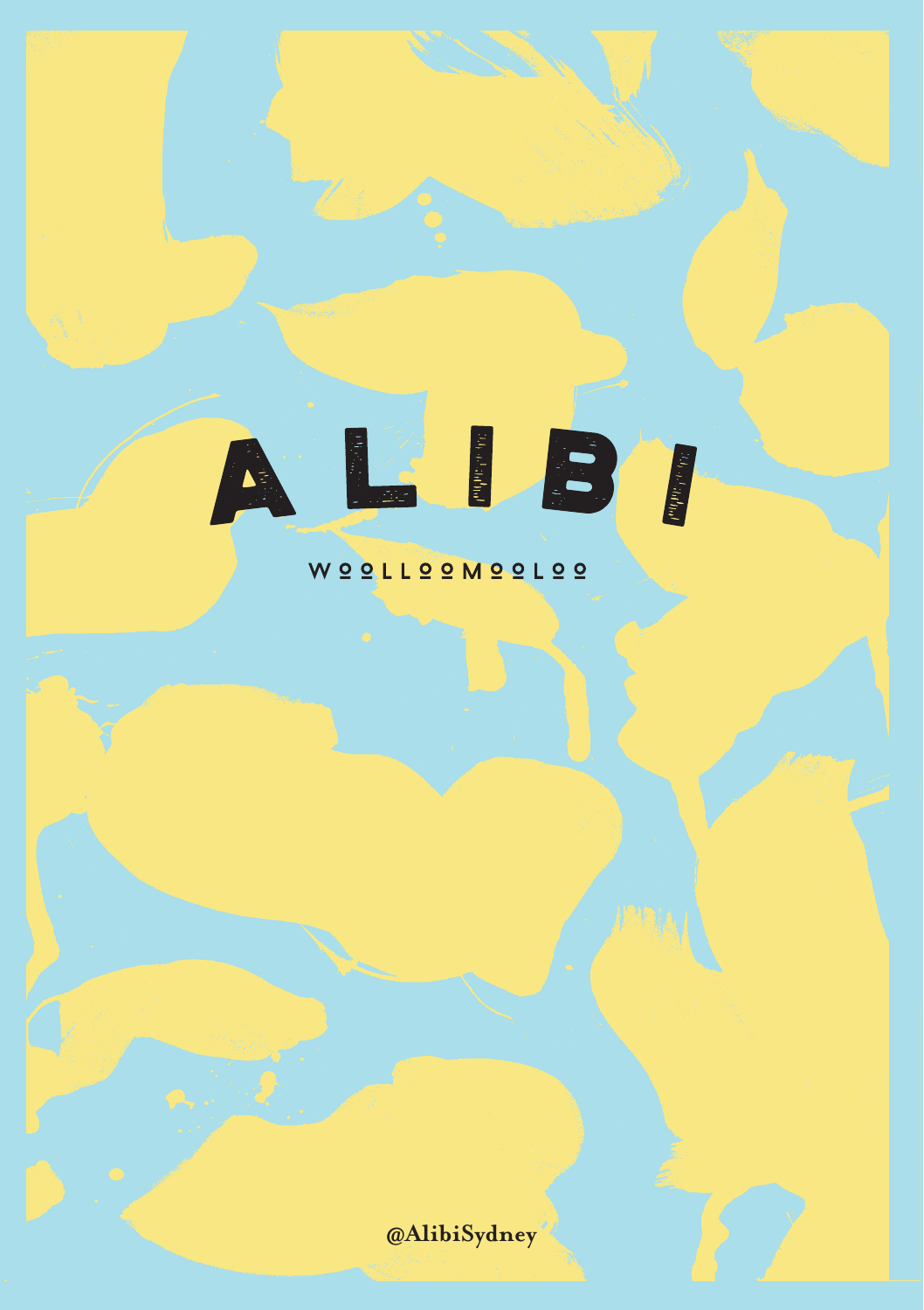## bar food

#### WARM MARINATED OLIVES (GF)(V) \$9

**Lemon & Rosemary**

#### SKIN ON FRIES (V) \$14

**Parmesan & Truffle Mayo**

#### fable DUMPLINGS (V)(NF) \$29

**Earthy Shiitake Mushroom, Spinach, Goji Berries & Sichuan Chilli Oil**

### NACHOS (V)(NF) \$24

**Earthy Shiitake Mushrooms, Kidney Beans, Cheese Sauce, Guacamole, Sour Cream, Jalapeños**

## SOUTHERN FRIED CHICK'N BURGER (V) \$24

**Slaw, Chipotle Aioli, Jalapeño, Cheese Sauce**

### BUDS CHEESEBURGER \$24

**Buds Patty, Cheese, Pickles, Onion, Ketchup, Mustard**

### FILL IT OF FYSH BURGER \$24

**Tartare Sauce, Iceberg** 

#### FABLE TACOS (V) \$24

**Char Grilled Shiitake Mushroom, Jalapeño, Tomatillo Salsa & White Onion (3 pieces)**

#### CAESAR SALAD (V)(NF) \$24

**Baby Cos, Caesar Dressing, Bacon Bits**

#### HALO HALO (NF)(GF) \$22

Ube, Coconut Lime Granita, Pickled Jackfruit

#### ISPAHAN (gf) \$22

**Raspberry Lychee Rose Semifreddo, Pistachios, Aqua Faba Meringue**



## PETIT FOUR (NF)(GF) \$14

**Cheese Tarts**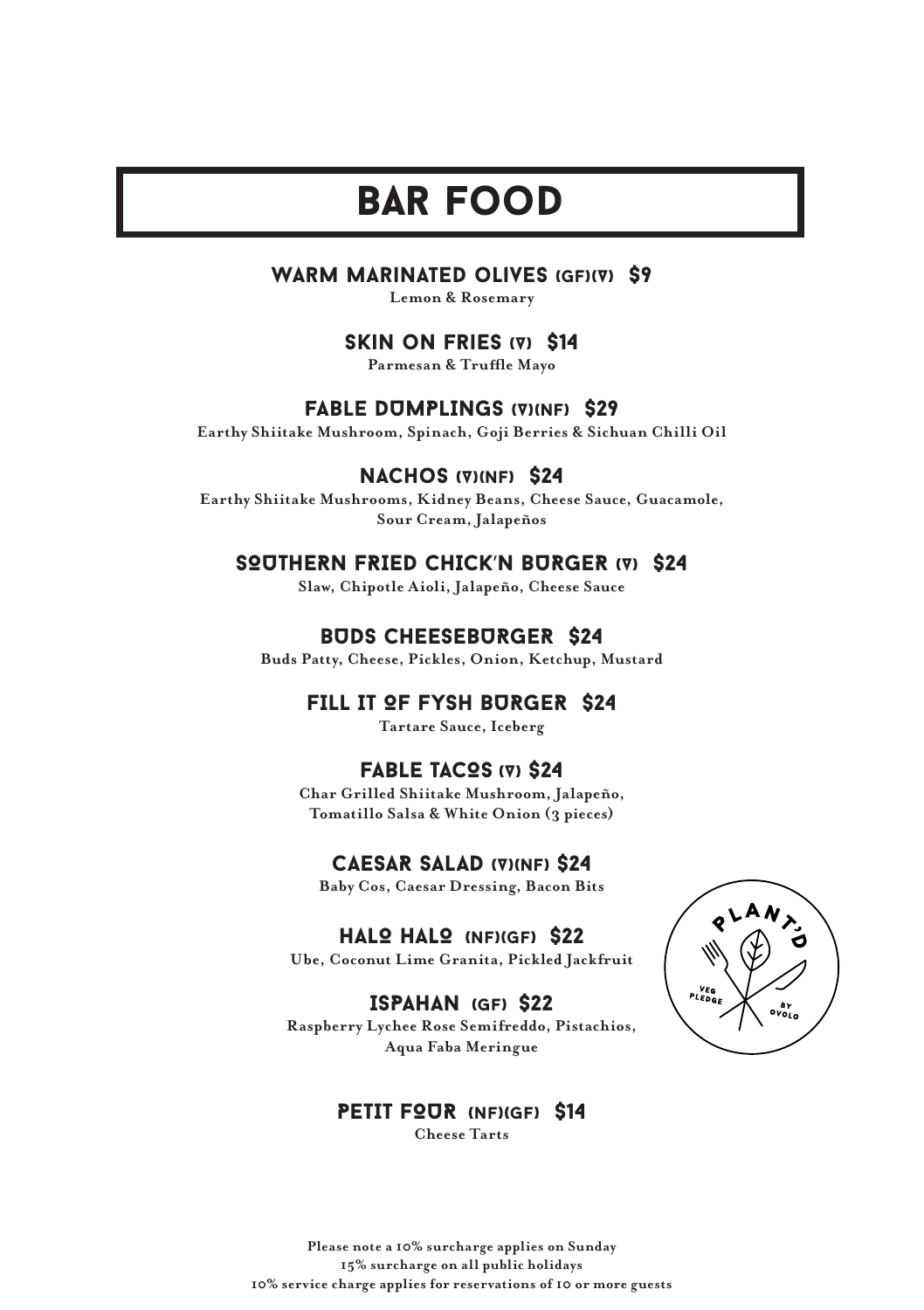## by the glass

## champagne and sparkling

| NV        | Deviation Road "Altair" Brut Rosé | <b>Adelaide Hills, SA</b> | 18 |
|-----------|-----------------------------------|---------------------------|----|
| NV        | Angelo Bortolini DOCG             | Valdobbiadene. ITA        | 18 |
| <b>NV</b> | Taittinger Prestige Cuvée         | Epernay, FRA              |    |

## **WHITE**

| 2019 | Robert Stein Reserve Chardonnay                  | Mudgee, NSW               | 18 |
|------|--------------------------------------------------|---------------------------|----|
| 2020 | Wines by KT Riesling 5452                        | Clare Valley, SA          | 17 |
| 2019 | The Other Wine Co. Pinot Gris                    | <b>Adelaide Hills, SA</b> | 17 |
| 2020 | L'Escale Sauvignon Blanc                         | Touraine, Loire Vale, FRA | 18 |
| 2020 | Domaine Pichot "Coteau de la Biche" Chenin Blanc | <b>AOC Vouvray, FRA</b>   | 18 |

## rosé

| <b>Maison Saint AIX</b><br>Côte de Provence. FRA<br>2019 |  |
|----------------------------------------------------------|--|
|----------------------------------------------------------|--|

#### red

| ----- |                                            |                           |    |
|-------|--------------------------------------------|---------------------------|----|
| 2020  |                                            | Orange, NSW               | 19 |
|       | Swinging Bridge #006 Tempranilo-Pinot Noir | Mornington Peninsula, VIC | 19 |
| 2020  | Ten Minutes by Tractor "10X" Pinot Noir    |                           | 17 |
| 2020  | Seppeltsfield W.R. Touriga                 | Barossa Valley, SA        |    |
|       | Bondar Nero, Nero d'Avola                  | McLaren Vale, SA          | 18 |
| 2020  |                                            | Mendoza, ARG              | 18 |
| 2019  | Familia Cassone, Malbec                    |                           |    |
|       |                                            |                           |    |

## DESSERT WINE

| 10 YO<br>2020<br>2020 | Seppeltsfield "PARA" Tawny<br>Frogmore Creek "Iced Riesling"<br>Piero Gatti Moscato D'Asti | Barossa Valley, SA<br><b>Coal River Valley, TAS</b><br>Piedmont, ITA | 19<br>15 |
|-----------------------|--------------------------------------------------------------------------------------------|----------------------------------------------------------------------|----------|
| <b>NV</b>             | Equipo Navasos "Gran Solera" PX                                                            | Jeréz de la Frontera, SPA                                            | 16       |
| 10YO                  | Henriques and Henriques Verdehlo                                                           | Madeira, POR                                                         | 17       |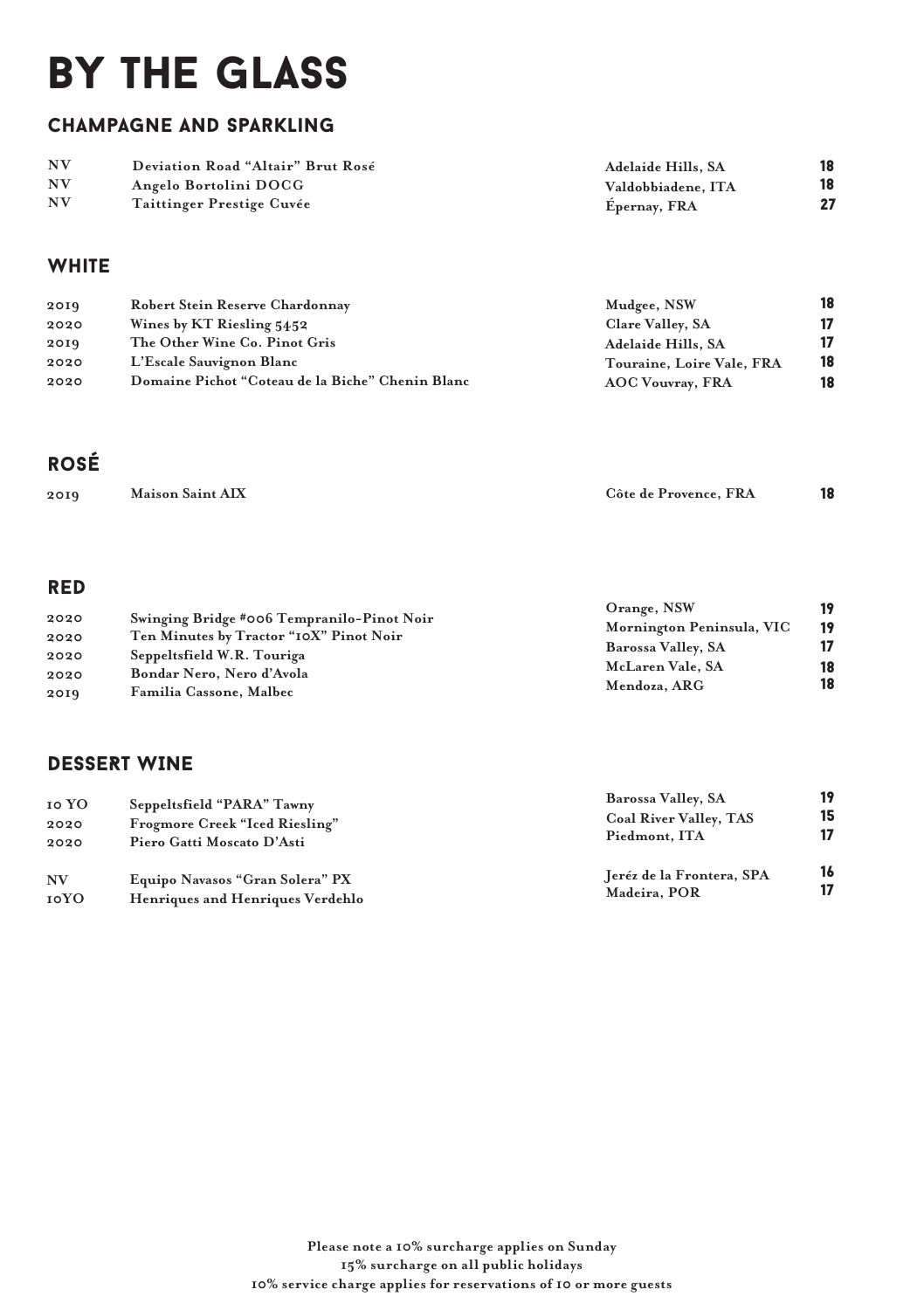## APERITIF | DIGESTIF | VERMOUTH

| Aperol                | 11<br>Italy  |
|-----------------------|--------------|
| Campari               | 11<br>Italy  |
| <b>Fernet Branca</b>  | 10<br>Italy  |
| Antica Fomula (60mls) | 13<br>Italy  |
| Punt e Mes (60mls)    | 13<br>Italy  |
| Dolin Rossa (60mls)   | 13<br>France |
| Dolin Dry(6omls)      | 13<br>France |

### VODKA

| Grey Goose           | France      |    |
|----------------------|-------------|----|
| Ciroc                | France      | 13 |
| Wyborowa             | Poland      | 12 |
| Zubrowka Bison Grass | Poland      | 11 |
| Belvedere            | Poland      | 12 |
| Monopolowa Vodka     | Austria     | 13 |
| Ketel One            | Netherlands | 11 |
| Beluga Noble         | Russia      | 16 |
| Beluga Allure        | Russia      | 21 |
| Beluga Gold Line     | Russia      | 45 |
| Beluga Translantic   | Russia      | 30 |

## GIN

| <b>Westwind Cutlass</b>           | Australia   | 14 |
|-----------------------------------|-------------|----|
| Westwinds Broadside               | Australia   | 16 |
| Ink Gin                           | Australia   | 13 |
| Four Pillars Bloody Shiraz        | Australia   | 13 |
| Poor Toms's Strawberry            | Australia   | 14 |
| <b>Archie Rose Gin</b>            | Australia   | 13 |
| Four Pillars                      | Australia   | 13 |
| Four Pillars Spiced Negroni       | Australia   | 13 |
| Poor Tom                          | Australia   | 13 |
| Sacred Springs Saffron Gin        | New Zealand | 13 |
| <b>Black Robin Rare Gin</b>       | New Zealand | 13 |
| Tanqueray 10                      | <b>UK</b>   | 15 |
| <b>Bombay Star</b>                | <b>UK</b>   | 12 |
| Beefeater 24                      | <b>UK</b>   | 12 |
| <b>Edgerton Original Pink Gin</b> | <b>UK</b>   | 13 |
| <b>Fishers Gin</b>                | <b>UK</b>   | 17 |
| London N° I                       | <b>UK</b>   | 13 |
| Aviation                          | <b>USA</b>  | 12 |
| Gin Mare                          | Spain       | 15 |
| Hendricks                         | Scotland    | 13 |
| The Botanist, Islay Dry Gin       | Scotland    | 15 |
| Koval                             | <b>USA</b>  | 16 |
| Koval Oak Aged                    | <b>USA</b>  | 18 |
| Monkey 47 Sloe Gin                | Germany     | 16 |
| Whitley Neill Gin Selections      | <b>UK</b>   | 12 |
| Elephant Gin                      | Germany     | 17 |
| Elephant Sloe Gin                 | Germany     | 17 |
| Monkey 47                         | Germany     | 17 |

**Please note a 10% surcharge applies on Sunday 15% surcharge on all public holidays 10% service charge applies for reservations of 10 or more guests**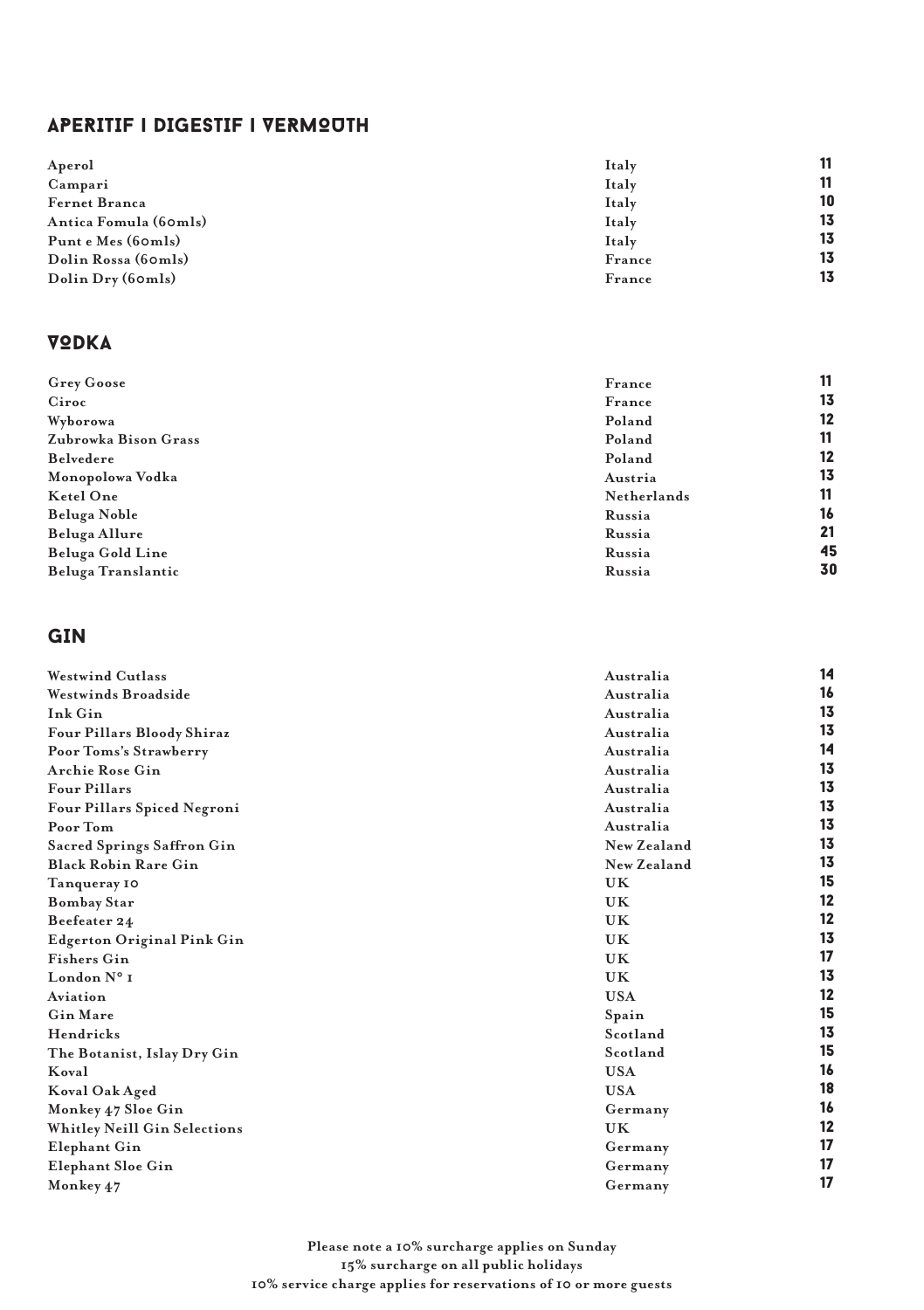## RUM

| Plantation 3 Stars          | Caribbean         | 13 |
|-----------------------------|-------------------|----|
| <b>Plantation Dark</b>      | Caribbean         | 13 |
| <b>Plantation Pineapple</b> | Caribbean         | 13 |
| <b>Brix White</b>           | Australia         | 13 |
| <b>Brix Spiced</b>          | Australia         | 14 |
| Barcardi Ocho 8 Y/O         | Puerto Rico       | 13 |
| Sailor Jerry                | <b>USA</b>        | 12 |
| Matusalem Classico          | Dominican Repulic | 12 |
| Gosling Black Seal          | Bermuda           | 14 |
| Diplomatico Reserva         | Venezuela         | 13 |
| Diplomatico Añejo           | Venezuela         | 13 |
| Zacapa Centenario 23        | Guatemala         | 17 |
| Gunnery Spiced Rum          | Australia         | 14 |
| Pussers Rum                 | UK                | 14 |
| Flor De Cana 7-Year-Old     | Nicaragua         | 13 |
|                             |                   |    |

## whisky

| <b>SPEYSIDE, SCOTLAND</b>               |          |    |
|-----------------------------------------|----------|----|
| The Balvenie 14-Year-Old Caribbean Cask |          | 23 |
| The Balvenie 12-Year-Old Doublewood     |          | 19 |
| The Balvenie 17-Year-Old Doublewood     |          | 33 |
| Glenfiddich 12-Year-Old                 |          | 14 |
| Glenfiddich 15-Year-Old                 |          | 17 |
| Glenfiddich 18-Year-Old                 |          | 20 |
| <b>HIGHLAND &amp; ISLAY, SCOTLAND</b>   |          |    |
| Glendronach 12-Year-Old-Original        |          | 17 |
| Talisker 10-Year-Old Highland           | Scotland | 15 |
| Lagavulin 8-Year-Old                    |          | 21 |
| Glenmorangie                            |          | 14 |
| Laphroaig 10-Year-Old                   |          | 15 |
| Caol Ila 12-Year-Old Scotch             |          | 23 |
| <b>BLENDED I IRISH I CANADIAN</b>       |          |    |
| Johnnie Walker Black Label              | Scotland | 13 |
| Jameson Irish Whisky                    | Ireland  | 11 |
| Chivas Regal                            | Scotland | 12 |
| Canadian Club                           | Canada   | 12 |
| Monkey Shoulder                         | Scotland | 12 |
| Bushmills 10-Year-Old                   | Ireland  | 13 |
| Jameson Caskmates Stout                 | Ireland  | 13 |
| Jameson Caskmate Ipa                    | Ireland  | 13 |
|                                         |          |    |

## Japanese whisky

| Yamazaki Distillers Reserve | 16 |
|-----------------------------|----|
| Hibiki Harmony              | 18 |
| Hakushu Distillers Reserve  | 14 |
| The Chita                   | 17 |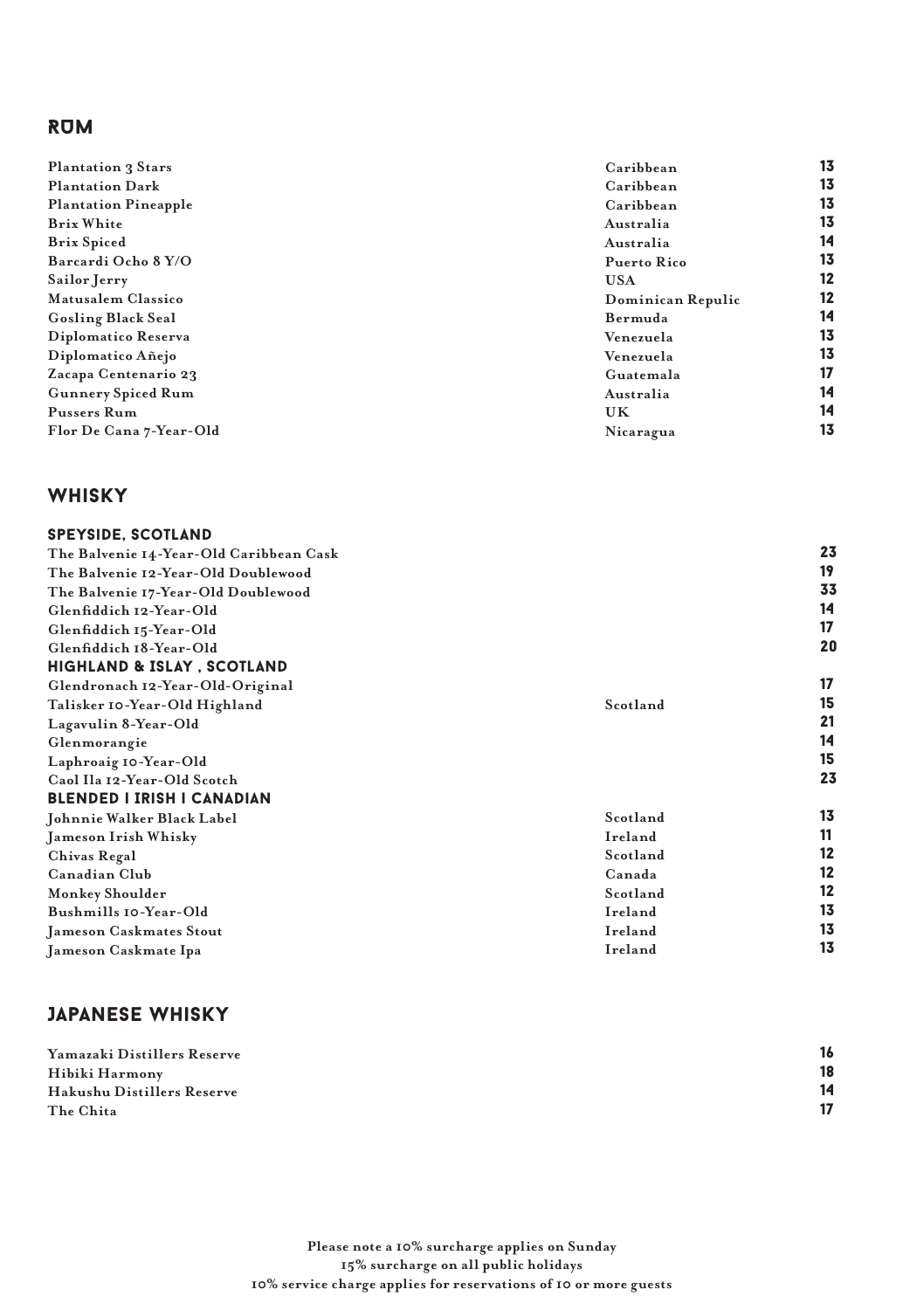## BOURBON & RYE

| Jmakers Mark 46          | <b>USA</b> | 13 |
|--------------------------|------------|----|
| Makers Mark              | <b>USA</b> | 12 |
| Jim Beam Black           | <b>USA</b> | 11 |
| <b>Rittenhouse Rye</b>   | <b>USA</b> | 12 |
| Sazerac Rye              | <b>USA</b> | 13 |
| <b>Archie Rose White</b> | <b>USA</b> | 12 |
| Gentleman Jack           | Australia  | 11 |
| Woodford Reserve         | <b>USA</b> | 12 |
| Woodford Reserve Rye     | <b>USA</b> | 12 |
| <b>Buffalo Trace</b>     | <b>USA</b> | 13 |

## TEQUILA & MEZCAL

| Arette Grande C                     | Mexico | 17       |
|-------------------------------------|--------|----------|
| 1800 Reposado                       | Mexico | 13       |
| Herradura (Plata/Anejo)             | Mexico | 13/16    |
| Jose Cuervo Familia Plata           | Mexico | 13       |
| Calle 23 (Blanco, Reposado, Anejo)  | Mexico | 12/14/17 |
| Don Julio 1942                      | Mexico | 48       |
| Vida Mezcal                         | Mexico | 13       |
| Illegal Mezcal                      | Mexico | 13       |
| Espolon (Blanco, Reposado, Anejo)   | Mexico | 12/14/17 |
| Fortaleza (Blanco, Reposado, Anejo) | Mexico | 13/15/18 |
| Nuestra Soledad Mezcal              | Mexico | 14       |

## COGNAC & CALVADOS

| Bas Armagnac 1985                       |  |
|-----------------------------------------|--|
| Victor Gontier Domfrontais Aoc Calvados |  |
| Lairds Applejack                        |  |

## ABSINITH

| Pernod. France                         | France |  |
|----------------------------------------|--------|--|
| Pernod Absinthe. France                | France |  |
| La Fée Ny Absinthe Vert (Envy), France | France |  |

#### **LIQUEUR**

| Disaronno               | Italy    |    |
|-------------------------|----------|----|
| Averna Amaro            | Italy    | 11 |
| Drambuie                | Scotland | 11 |
| <b>Grand Marnier</b>    | France   | 9  |
| Bénédictine             | France   | 9  |
| Saint-Germain           | France   | 11 |
| <b>Chartreuse Verte</b> | France   | 11 |
| Luxardo Maraschino      | Italy    | 9  |
| <b>Fernet Branca</b>    | Italy    | 10 |
| Pimms                   | UK       | 9  |
| Frangelico              | Italy    | ۰  |

**Please note a 10% surcharge applies on Sunday 15% surcharge on all public holidays 10% service charge applies for reservations of 10 or more guests**